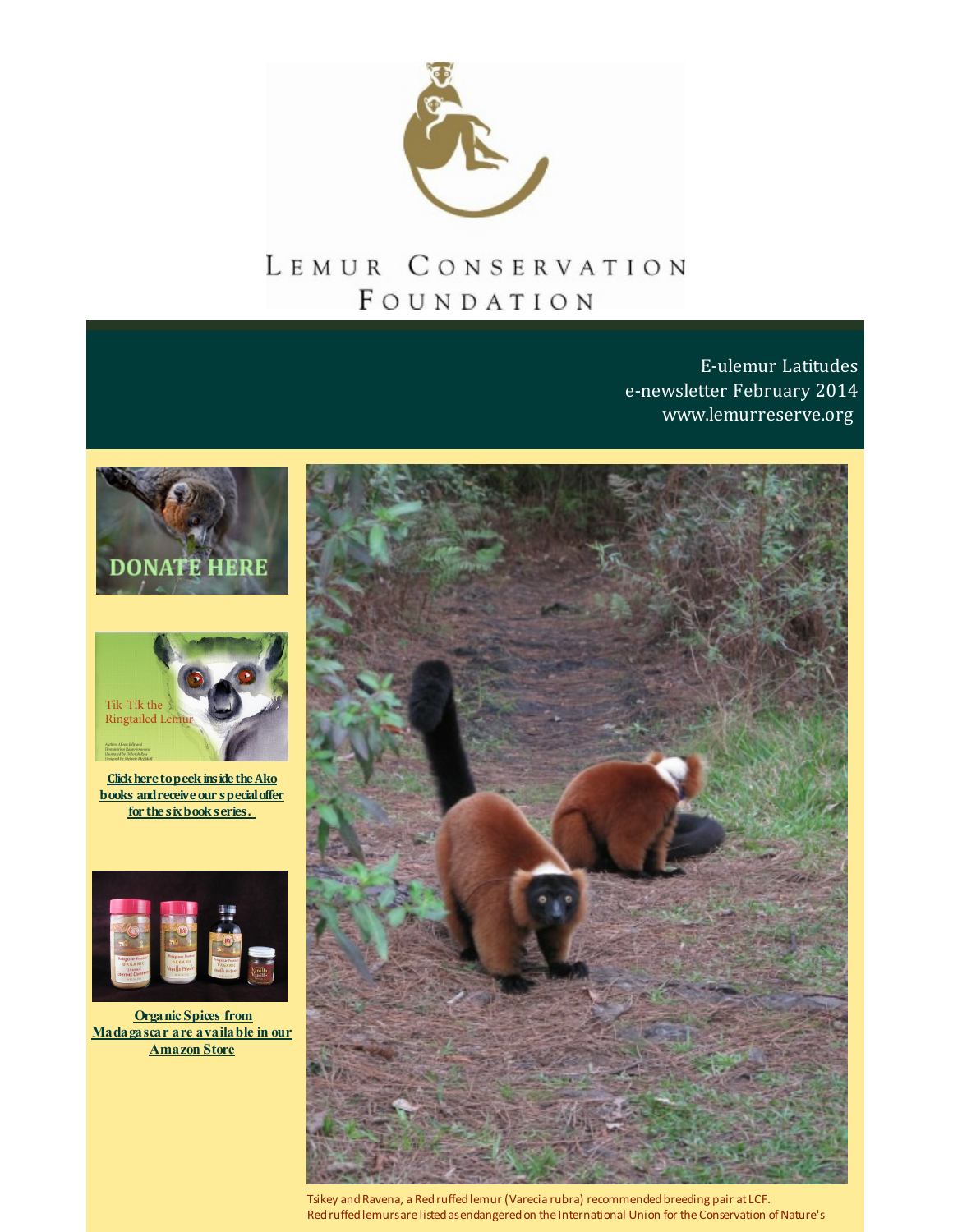

**children's [puzzleavailableinour](http://r20.rs6.net/tn.jsp?f=001vdhAAfRsFsOvUPyjUVTPu2GI205-LA0r4N-7HRBjxtyvcWf9NVWPVvLApXzeNxfXb5LrZc7CYoMTPom2dEpp1vh305d6tWoXwQGDUdvRYYJ_bat3XiCY0Aba2qQKkQn6v-hkgNwhrpHVZCb0XvlfL_qTeKlzLIUbxIeLAXPXFyqpBmXjhB0yhr5OqcRB_ARQ&c=&ch=) Amazonstore**

(IUCN) RedList.

### **Love Is In The Air...According to Duke Primate Center!**

Valentine's Day is 9 days away...and according to research at the Duke Lemur Center love really is in the air, in the form of a lemur pairs similar scents:

"The strength of a lemur couple's bond is reflected by the similarity of their scents, finds a new study. "It's like singing a duet, but with smells instead of sounds," said Christine Drea, a Duke University professor who supervised the study.

Duke researchers sampled and analyzed scent secretions produced by lemurs known as Coquerel's sifakas living at the Duke Lemur Center in Durham. The researchers also monitored the animals' scent-marking and sniffing behavior across the breeding season.

They found that lemur lovers mirror each other's scent-marking behavior, and that lemur couples with kids give off similar scents -- possibly as a way to combine territory defenses or to advertise their relationship status to the rest of their group,

b Like us on Facebook

FOLLOW US ON *Pinterest* 



Follow us on **twitter** 



Forward to a Friend



### **Why Radio Collars Are Important**

the researchers say. *READ THE [ARTICLE](http://r20.rs6.net/tn.jsp?f=001vdhAAfRsFsOvUPyjUVTPu2GI205-LA0r4N-7HRBjxtyvcWf9NVWPVg5GXYnuqKYGKthVGPyQrYQfdinrboqvpVo5SmAjukIf2nI_82zI5-dKxvu5je5IFHEqJXNP8ayjg5EuQ5e8ueFZ85pgVsMP1SzgxbF-GpnNj6FVQZiwGUI_yOOQUbcQD8hbV2Jte6z2ituNqVzx0_g=&c=&ch=) HERE*

Joshua, the Mongoose lemur pictured on the left, was recently separated from his group because of social pressures during breeding season.

He was alone in the forest enclosure, which are 3 to 9 acres of wild habitat. You can see the forests are dense, making it difficult to find a single lemur that is about the size of a house cat. LCF animal husbandry staff check each lemur daily and notice any changes in the group or an individual lemur's health and location quickly.



The lemurs at the reserve wear radio collars so we can find them easily in the forests. LCF staff members use a base unit to track the collar's signal. LCF's Director of Research and Operations and an intern are pictured here with the telemetry base unit.

The collars are a critical part of animal management - You can help us refurbish our stock of radio collars for our current lemurs, and help us prepare for birthing season and the lemur infants we hope to see in our colony in 2014. \$75 refurbishes a radio collar and allows us to track a lemur in the forests for approximately 18 to 24 months.

**Join Our [Mailing](http://visitor.r20.constantcontact.com/email.jsp?m=1110407556333) List!**



## **Chocolate and Valentine's Day...another perfect pair!**

With so many recommended breeding pairs at LCF this year we could add eight to ten infants to our colony. Did you know that all lemurs in our collection wear radio tracking collars, even the infants, just as soon as they are big enough! Each year we refurbish approximately 20 radio collars. You can help us with our collar program -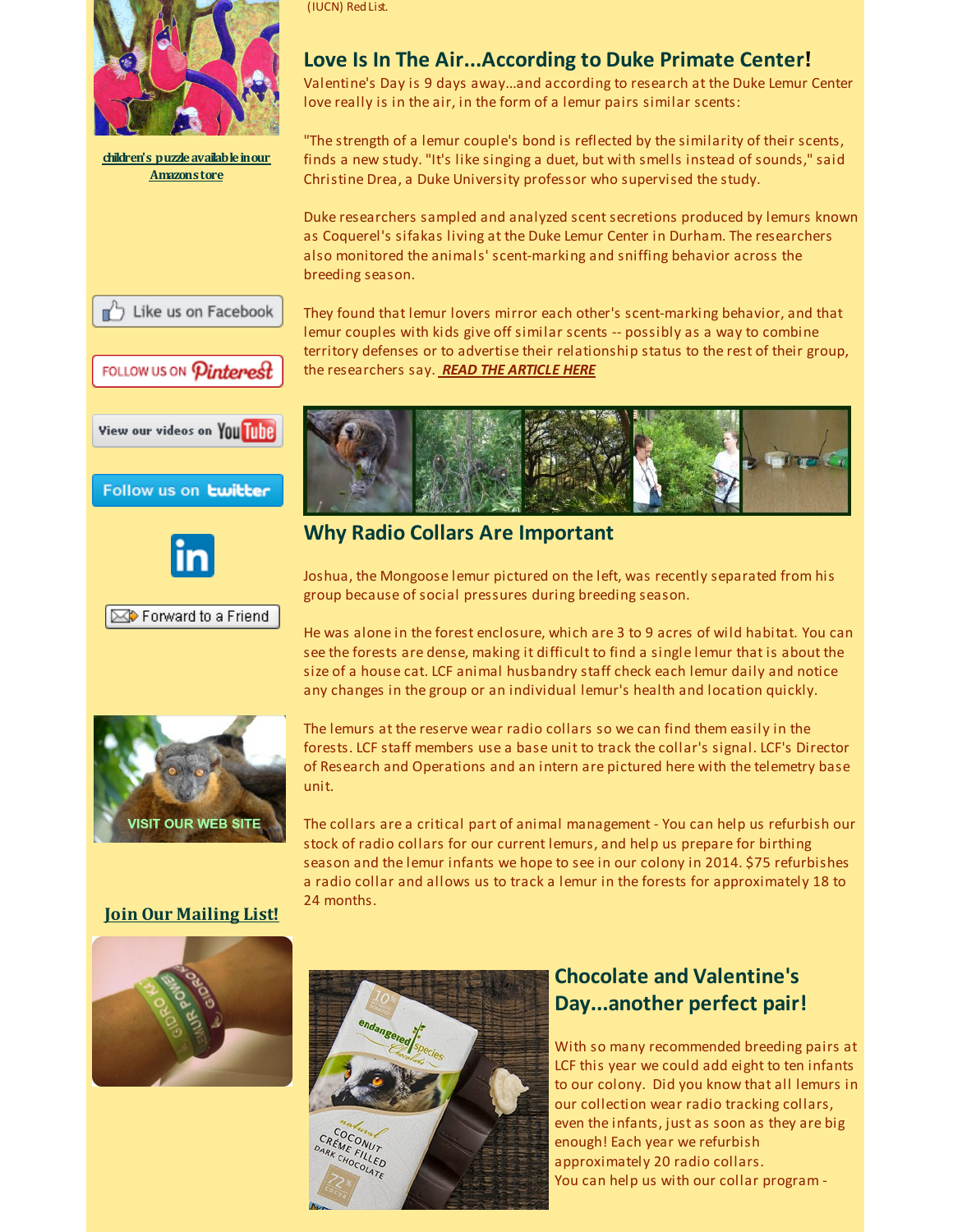This February for every \$25 you donate our Radio Collar Fund we will send you an Endangered Species Chocolate Bar featuring the Ring-tailed lemur and Lemur Conservation Foundation. *CLICK HERE TO [DONATE](http://r20.rs6.net/tn.jsp?f=001vdhAAfRsFsOvUPyjUVTPu2GI205-LA0r4N-7HRBjxtyvcWf9NVWPVhH5ddSts6zODlTzz6BwwjoxfbH6K_wrjVtUPlB1W9qZCkBh41xBx3PaGPfvgVcH4FTPUQc1_V0fzQg13cCwzr0PG0k1PJNdsGs1fd0fshf_JUDlIA7omKj-AY_IFZBPzRRuw4krP8Y5&c=&ch=)*

Call at 941-322-8494 us if you would like us to send chocolate to your Valentine!

### *About Endangered Species Chocolate:*

Each delicious bite is layered with a 10% promise support species, habitat and humanity. Available now at Kroger and coming soon here and at other natural food retailers.' - **[CHOCOLATE](http://r20.rs6.net/tn.jsp?f=001vdhAAfRsFsOvUPyjUVTPu2GI205-LA0r4N-7HRBjxtyvcWf9NVWPVvLApXzeNxfXp3nt4waOucT7CJL_F6XliXUvs4eqzoFnAYH5xRQVl8bcEdaX7RfWRED5zQ7sWd96MqST-4CZVleCJUZg_iALnLDLSqV42oZDV4xD7BTxvX_5E50cGzFGc5RFcYVl1utyLDvxtcW_rcjZGXgvmiFuoNWDp-YMDx1dvyWUyw_tF_Lwgl4EOBKTaFDQ0UshppPNoAEcjjVFGVPrU9zF-1ospGP8CyvyMnX8&c=&ch=) BAR.COM and Endangered Species Chocolate.** *CLICK HERE to visit their web site, and learn more about this great company and program.*



### **Education & Outreach in our Community**

We have been very busy the last few weeks with some great education and outreach programs. Pattie Walsh, LCF Director of Research and Operations presented education materials at two events, the EdExplore SRQ Showcase and a special workshop for zoo and conservation educators at the Jacksonville Zoo and Gardens.

The EdExplore SRQ Showcase is an annual event in our community hosted at The Community Foundation of Sarasota County with the Education Foundation of Sarasota County. Teachers from the local community had a chance to engage with classroom activities, hands-on-learning, and field trip opportunities like LCF's animal adaptations program. 'Find Your Troop Mates!' uses our 'Tik-Tik the Ringtailed Lemur' book from the Ako series to help students gain a better understanding of animal adaptations and how senses like smell are used for survival. Students learn that smell is lemurs' most important sense. After the program they will be able to describe how lemurs use their sense of smell to find troop mates!